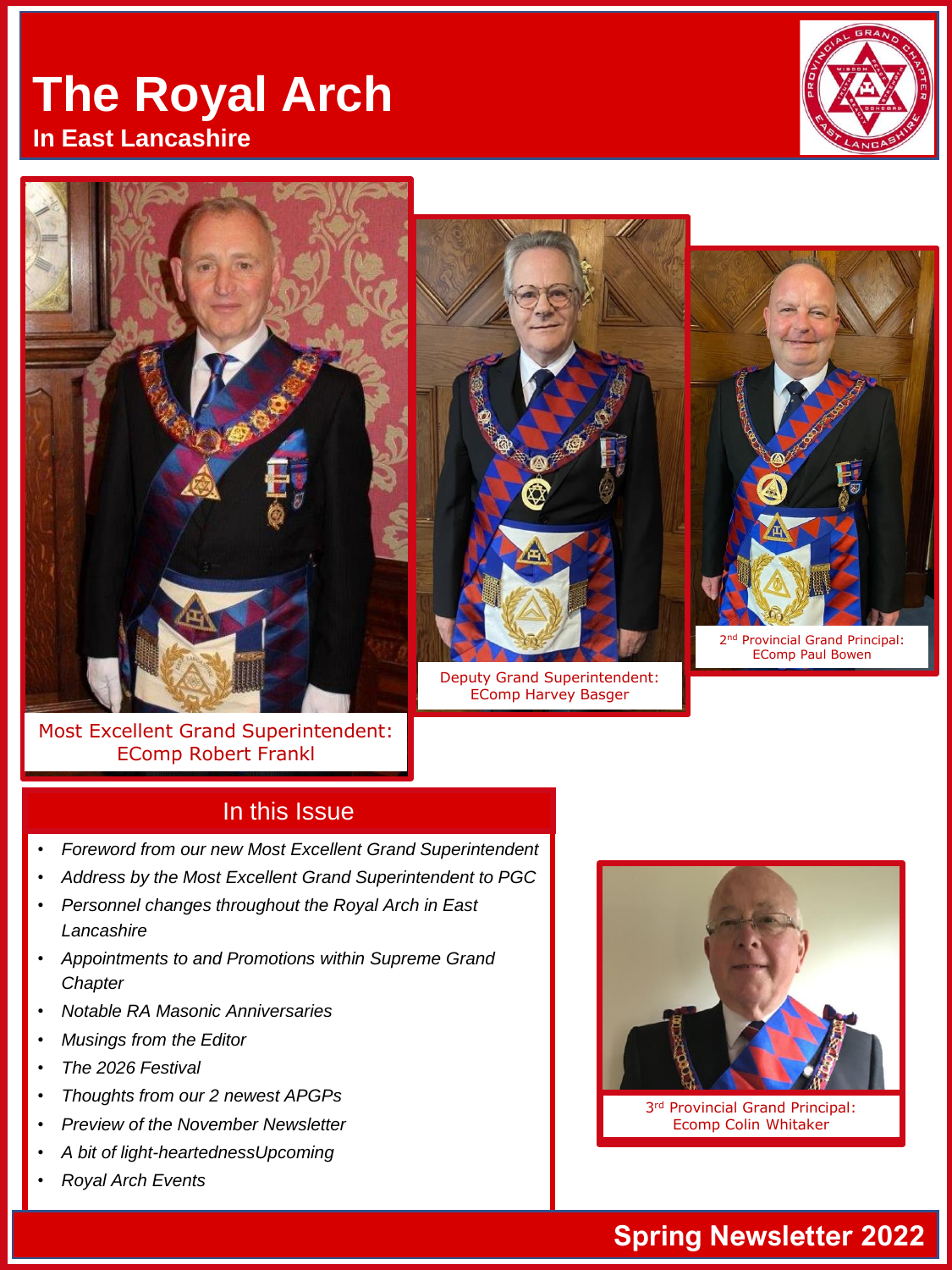



#### Companions,

I am writing this message some days in advance of our Provincial Grand Chapter Meeting on 29th March, in the knowledge that you are reading it after that date. I will (hopefully!) have been Installed as Grand Superintendent, and will have had the great pleasure of appointing, reappointing and promoting Companions of our Province. I congratulate all those Companions, and wish you enjoyment, satisfaction and success in your new, or continuing ranks, roles and responsibilities. I hope all Companions that were able to attend the Meeting had a truly enjoyable day.

Following my appointment, I took great pleasure in appointing EComp Harvey Basger as Deputy Grand Superintendent, EComp Paul Bowen as Second Provincial



Grand Principal, and EComp Steven Boyle as Assistant to the Provincial Grand Principals, as well as reappointing the Third Provincial Grand Principal and four Assistants to the Provincial Grand Principals. It is reassuring for me to have such a committed and skillful team to support and assist me in my new role.

In my address at Provincial Grand Chapter, I expressed the importance that Companions encourage those Craft Brethren, who have yet to do so, to consider joining our Order when the time is right.

We also need to ensure that when we successfully bring new members into our Chapters, that they are made to feel welcome, valued and above all – well – our Companions. Even though I have been a Royal Arch Freemason for over thirty years, I well remember those early days when attending Royal Arch meetings, that the new settings, ritual and faces took me out of my comfort zone for some time until I settled in.

When writing about our responsibilities, it's easy to lose sight of the imperative that, above all else, we enjoy and appreciate our Order and our membership of it. If we do, we will have no difficulty in attracting new members, and ensuring our Chapters continue to prosper.

Companions, I am greatly honoured to have been appointed Grand Superintendent in and over this wonderful Province of East Lancashire. I look forward to sharing many happy occasions with you in the months and years ahead.

*Robert I Frankl Most Excellent Grand Superintendent*

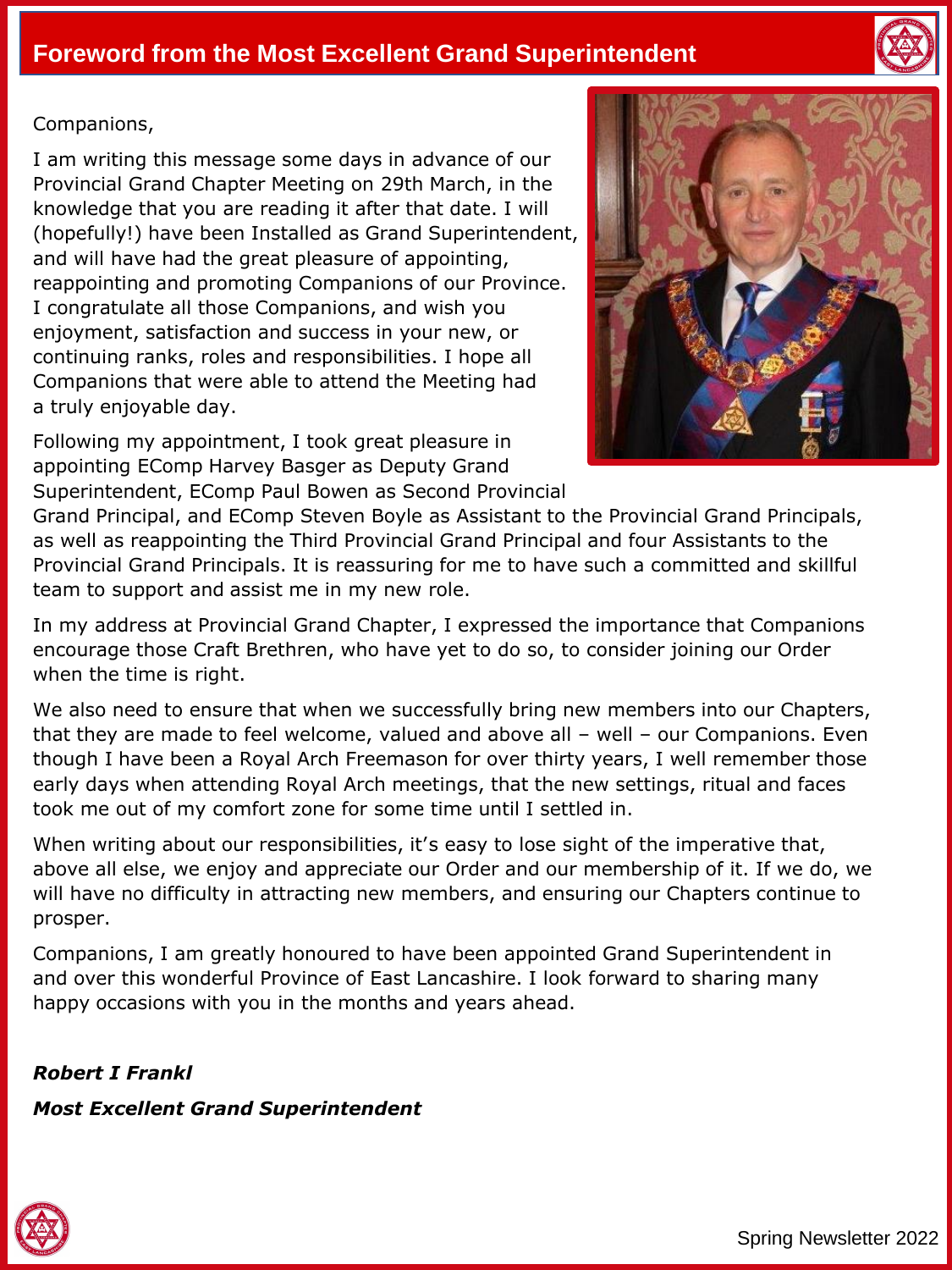

Companions,

Membership in the Holy Royal Arch extends, compliments and completes, that which we learn in our Craft freemasonry; it provides beautiful meetings that are both visually and ceremonially stunning; it enables us to extend our Masonic knowledge and friendships beyond our Lodges, and provides additional avenues and opportunities of roles and progression.

I expect you are thinking - ' we know all that - why is he telling us?'.

Actually Companions, I am not telling you. What I am doing is rehearsing what I want all of us to say, in our own words, to those Brethren in our Craft Lodges who have not yet decided to join our Order, and to encourage them to consider doing so, when the time is right for them.

Let's not just leave it to the Royal Arch Representative and the Royal Arch District Officers. Let's all take advantage of the many opportunities we have in our conversations with our Brethren, and seek to expand our membership, as well as ensure we continue to enjoy meaningful and dynamic meetings in our Chapters.

As you can imagine, this is a very special day for me, but it is also an important day for those Companions whom I will shortly be appointing, reappointing, or promoting . I wish you all well in your new ranks, roles and responsibilities.

Can I urge you to seriously consider joining the East Lancashire Provincial Grand Officers Chapter No 3747, which provides a forum to meet with the Provincial Rulers to enjoy each others company and to exchange ideas with each other.

I would like to express all out thanks to my predecessor, Sir David Trippier , for his 10 years distinguished service as Most Excellent Grand Superintendent.

I am very grateful to you, Most Excellent Past 3rd Grand Principal, for officiating at my Investiture, so well assisted by colleagues from Supreme Grand Chapter, and Distinguished Companions.

I am also grateful to the DC's team and the many other Companions as well as the Provincial Secretariat, who have worked so hard to ensure the success of today's Meeting.

Companions, I thank you for your attendance and support today. I'm grateful that you so readily accepted a short postponement of our Provincial Grand Chapter Meeting to accommodate my Investiture - not that you were given much choice, to be honest!

It is a great honour to have been appointed your Grand Superintendent. I look forward to meeting, working and celebrating with you in the years ahead, and, together, ensuring the continuing prosperity of the Royal Arch in our wonderful Province of East Lancashire.

Thank you.

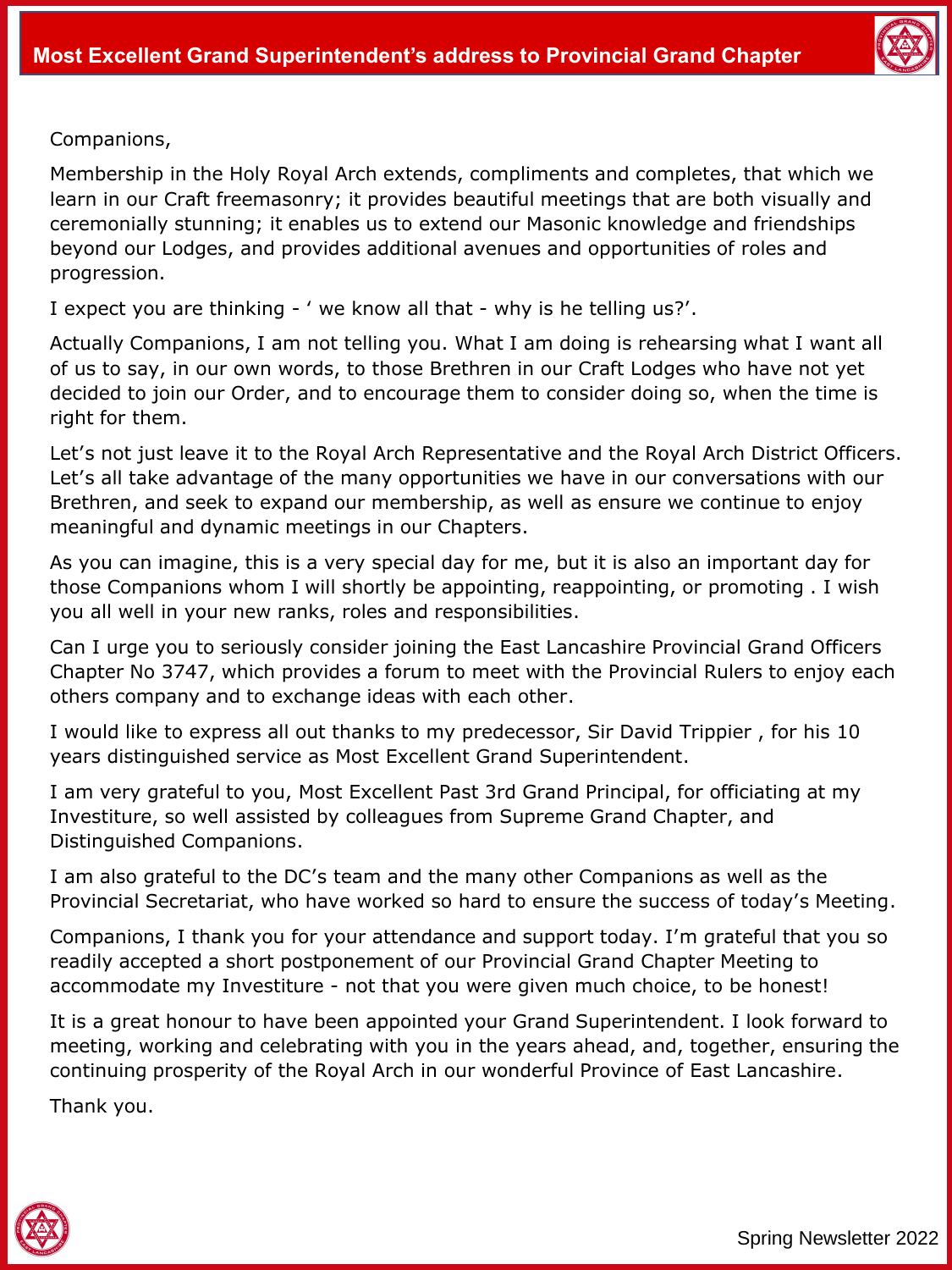

## **An Update on the Royal Arch Officers**

In every newsletter we publish pictures of the Most Excellent Grand Superintendent, Deputy Grand Superintendent and the Second and Third Provincial Grand Principals. At least once a year we also print a list of acting officers.

Other Companions have significant responsibility for the Royal Arch across the Province but do not appear in the Newsletters other than as contributors of articles. These are the 5 Assistants to the Provincial Grand Principals and 14 Royal Arch District Officers.

What better time could there be than the installation of a new Most Excellent Grand Superintendent, and following the March meeting of Provincial Grand Chapter, to acquaint all the Companions with the changes that have occurred in Provincial Grand Chapter over the last 2 years, culminating in the splendour and ceremony of the last couple of days. Here is a full list of all the Companions who are there to help you and your Chapters across the Province. Please use them to address any questions you might have or issues you would like to raise, starting, of course, in your local District/Area.

**Most Excellent Grand Superintendent***:* **EComp Robert Frankl** 

**Deputy Grand Superintendent: EComp Harvey Basger Second Provincial Grand Principal: EComp Paul Bowen Third Provincial Grand Principal: EComp Colin Whitaker** 

#### **Assistants to the Provincial Grand Principals:**

Eastern Area: EComp Steve Boyle Manchester and Salford: EComp Prof Tony Freemont Northern Area: EComp Aubrey Oldham Southern Area: EComp Peter Douthwaite Western Area: The Comp Peter Faulkner

#### **Royal Arch District Officers:**

| Eastern Area  | Rochdale         | <b>EComp Andrew Evans</b>           |
|---------------|------------------|-------------------------------------|
|               | Oldham           | EComp Christopher Cunnliffe         |
| Mcr/Salford   | City Derby       | EComp Andrew Greenhalgh             |
|               | Pan Manchester   | EComp Pete Maguire                  |
|               | City Sykes       | <b>EComp Bill Lister</b>            |
|               | Salford          | EComp John Roberts                  |
| Northern Area | East Ribble      | EComps Paul Smillie and Mike Stubbs |
|               | Burnley & Pendle | EComp David Stephen Tyman           |
| Southern Area | Ashton & Mossley | EComps Les Kay and Norman Walker    |
|               | Audenshaw        | <b>EComp Walter Spence</b>          |
| Western Area  | <b>Bolton</b>    | EComp Stephen Holcroft              |
|               | Bury             | <b>EComp Andrew Kinsey</b>          |

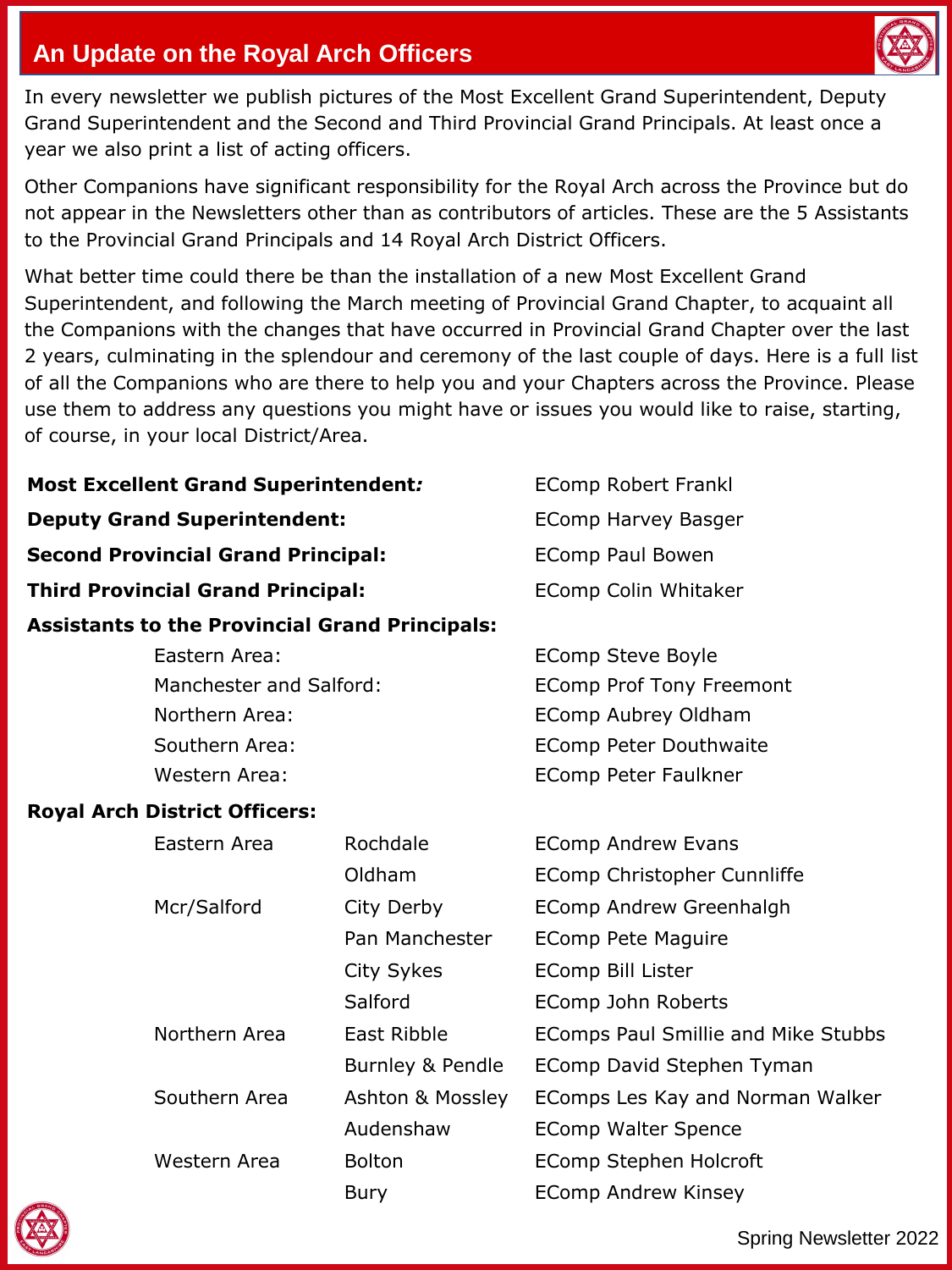# New **and** *Renewed* **Acting Officer Posts in Provincial Grand Chapter**



| <b>ProvGSE</b>     | <b>HOLLAND Andrew</b>              | <b>C37 Concord Deane</b>                           |
|--------------------|------------------------------------|----------------------------------------------------|
| ProvGSN            | <b>HUNTER Ian Mark Suffield</b>    | C37 Concord Deane                                  |
| <b>ProvGTreas</b>  | <b>BROWNSON Jonathan Selwyn</b>    | <b>C6594 Ark and Menorah</b>                       |
| ProvGReg           | <b>MCMILLAN Gordon</b>             | C1775 Leopold                                      |
| <b>ProvGDC</b>     | <b>PROCTER Andrew</b>              | C9640 Red Rose of Lancs                            |
| ProvGSwdB          | <b>COOPER Harold</b>               | C1723 St George's                                  |
| <b>ProvDepGDC</b>  | <b>BASGER Jonathan</b>             | <b>C6594 Ark and Menorah</b>                       |
| ProvDepGDC         | <b>HOLCROFT Stephen Paul</b>       | C9468 Euclid Chapter of Inst 1 <sup>st</sup> Prins |
| <b>ProvGAIm</b>    | <b>HUDSON David</b>                | C993 Alexandra                                     |
| <b>ProvGChStwd</b> | <b>FINDLAY Robert William</b>      | <b>C37 Concord Deane</b>                           |
| ProvGSoj           | <b>ASTLEY Clive Stewart</b>        | C7814 Cathedral                                    |
| Prov1stAGSoj       | <b>BERG</b> Jonathan               | C6594 Ark and Menorah                              |
| Prov2ndAGSoj       | <b>KERSHAW Ronald</b>              | C1218 Prince Alfred                                |
| <b>ProvAGSE</b>    | <b>NORRIS Roger Stuart</b>         | C9640 Red Rose of Lancashire                       |
| ProvGStB           | <b>BANNISTER David Sydney</b>      | C7958 Unitas Fratrum                               |
| ProvGStB           | <b>MACNEILL Ian Roderick</b>       | C221 Maritime                                      |
| ProvGStB           | <b>STEVENS Leslie William</b>      | C3867 West Salford                                 |
| ProvGStB           | <b>TENNANT Stuart Richard</b>      | C268 Union                                         |
| <b>ProvGOrg</b>    | <b>STOKES Christopher Peter</b>    | C62 Social                                         |
| ProvAGDC           | <b>DAVIES Francis Ernest Scott</b> | C268 Union                                         |
| ProvAGDC           | <b>EVANS Andrew Barry</b>          | C367 Probity and Freedom                           |
| ProvGStwd          | <b>AFSA Mohamad</b>                | C6594 Ark and Menorah                              |
| ProvGStwd          | <b>FORBES Bernard Arthur</b>       | C266 Naphtali                                      |
| ProvGStwd          | <b>HANSELL Howard</b>              | C344 Chapter of Beauty                             |
| ProvGStwd          | <b>HINDLE Antony</b>               | C116 Cana                                          |
| ProvGStwd          | <b>MAGUIRE Peter James</b>         | C1083 Townley Parker                               |
| ProvGStwd          | <b>SMITH Mark Ronald</b>           | C5771 Papyrean                                     |
| ProvGStwd          | <b>WOOD Craig David</b>            | C6163 Werneth                                      |
| <b>ProvGJan</b>    | <b>SMITH Donald James</b>          | <b>C462 Bank Terrace</b>                           |

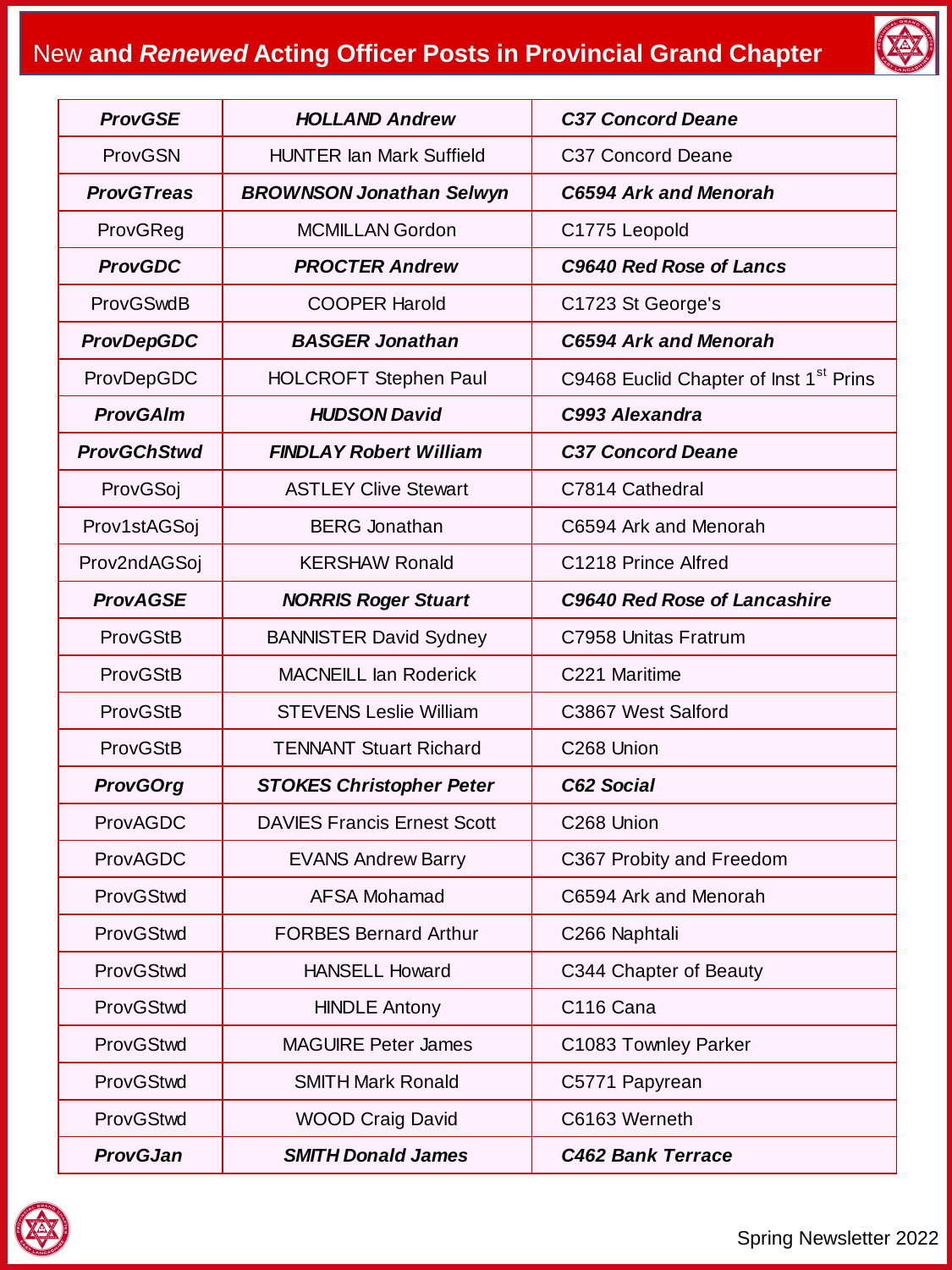# **First Appointments to Provincial Grand Chapter**



| PPGSoj           | <b>JONES Gareth Royston</b>        | C6005 Good Comps of Commemoration |
|------------------|------------------------------------|-----------------------------------|
| PPGSoj           | <b>PARKINSON Kenneth Malcolm</b>   | C219 Loyal Todmorden              |
| PP1stAGSoj       | <b>BROWN Alan</b>                  | C <sub>266</sub> Naphtali         |
| PP1stAGSoj       | <b>GRIDLEY Ronald James</b>        | C37 Concord Deane                 |
| PP1stAGSoj       | SQUIRES Michael Jameson            | C <sub>16</sub> Cana              |
| <b>PPGStB</b>    | <b>FAWCETT Brian</b>               | C344 Chapter of Beauty            |
| <b>PPGStB</b>    | <b>LINGARD Bryon</b>               | C <sub>116</sub> Cana             |
| <b>PPGStB</b>    | MITCHELL Terence                   | C7224 Fairfield                   |
| <b>PPGStB</b>    | ROUTH Garth                        | C2529 Abbey                       |
| <b>PPGStB</b>    | <b>TANNER Frederic Jack Thomas</b> | C8798 Pennine                     |
| <b>PProvAGDC</b> | <b>DIGNAN Christopher</b>          | C7814 Cathedral                   |
| <b>PPAGDC</b>    | <b>JENKINS Andrew Paul</b>         | C62 Social                        |
| <b>PPAGDC</b>    | <b>PEARSON Thomas William</b>      | C1775 Leopold                     |
| <b>PPAGDC</b>    | <b>WILSON lain</b>                 | C152 Chapter of Virtue            |

# **Promotions within Provincial Grand Chapter**

| <b>PPGSN</b>   | <b>HALL John George</b>          | C367 Probity and Freedom      |
|----------------|----------------------------------|-------------------------------|
| <b>PPGSN</b>   | <b>HALLWORTH Charles William</b> | C1322 Waverley                |
| <b>PPGSN</b>   | <b>HEAP Robert Edmonson</b>      | C <sub>116</sub> Cana         |
| <b>PPGSN</b>   | <b>KAY Leslie</b>                | C6594 Ark and Menorah         |
| <b>PPGSN</b>   | <b>MAYNE Keith Stanley</b>       | C1322 Waverley                |
| <b>PPGSN</b>   | <b>RHODES</b> Peter              | C277 Tudor                    |
| <b>PPGSN</b>   | <b>SMITH Brian</b>               | C219 Loyal Todmorden          |
| PPGReg         | <b>BARNES Raymond Edwin</b>      | C <sub>37</sub> Concord Deane |
| PPGReg         | <b>BARTON Steven</b>             | C7958 Unitas Fratrum          |
| PPGReg         | <b>GARSIDE William</b>           | C210 Chapter of Faith         |
| PPGReg         | <b>HORTON</b> lan                | C4828 Audenshaw               |
| PPGReg         | <b>WATTS Roger Patrick</b>       | C3336 Samaritan               |
| <b>PPGSwdB</b> | <b>BOYDELL Ian Malcolm</b>       | C1322 Waverley                |

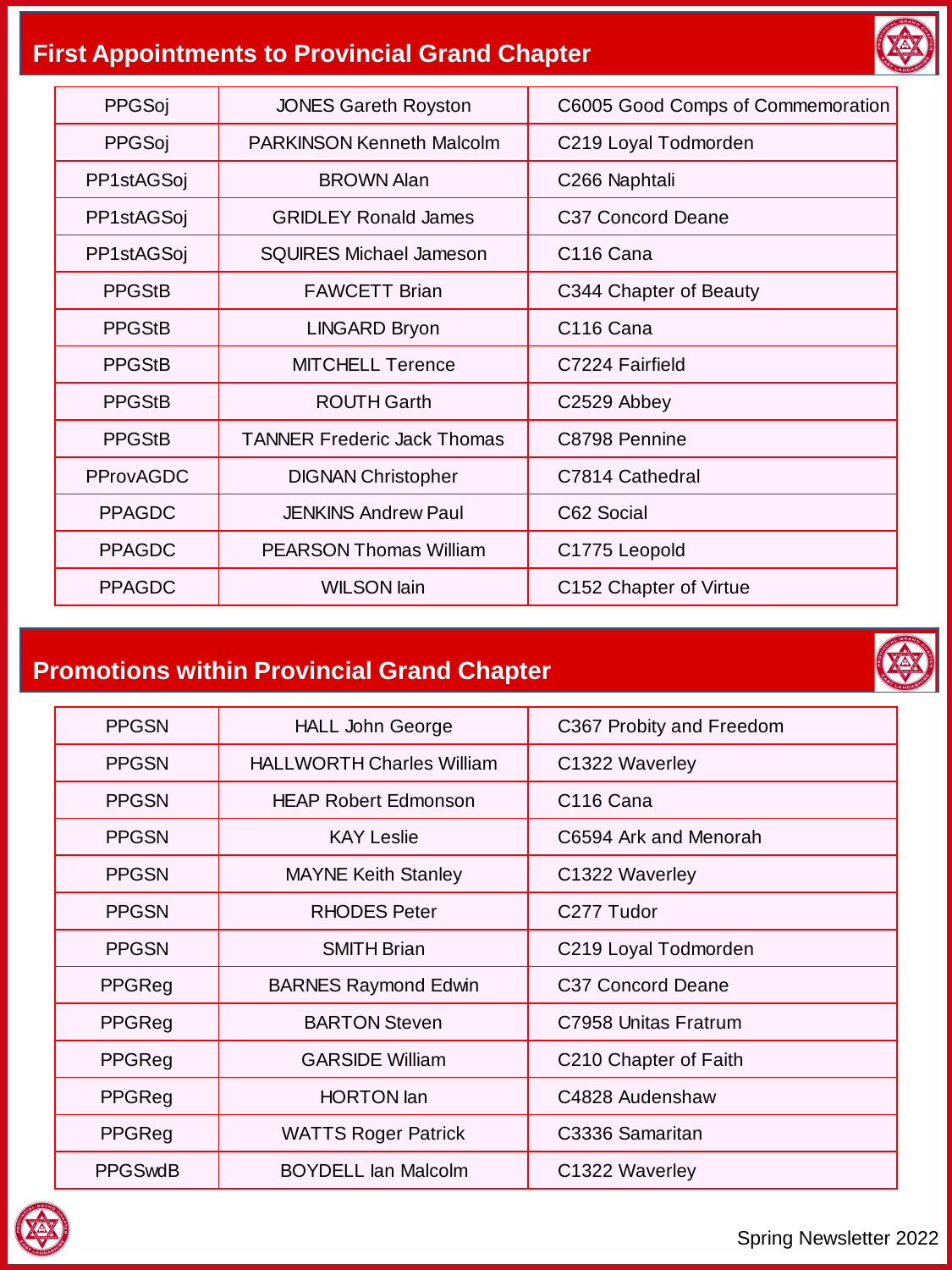# **Promotions within Provincial Grand Chapter (contd)**



| <b>PPGSwdB</b> | <b>HILTON James William</b>      | C1219 Renaissance        |
|----------------|----------------------------------|--------------------------|
| <b>PPGSwdB</b> | <b>HORAN Martin David Edward</b> | C1723 St George's        |
| <b>PPGSwdB</b> | <b>PILLING Stephen Mark</b>      | C1322 Waverley           |
| PPDepGDC       | <b>BAINES Edwin Stead</b>        | C854 Albert              |
| PPDepGDC       | <b>BUCKLEY Carl</b>              | C6163 Werneth            |
| PPDepGDC       | <b>FOSTER Andrew John</b>        | C3867 West Salford       |
| PPDepGDC       | <b>KINSEY Andrew Richard</b>     | C1723 St George's        |
| PPDepGDC       | <b>LAW David Michael</b>         | C266 Naphtali            |
| PPDepGDC       | ROGERS Simon John                | C277 Tudor               |
| PPDepGDC       | <b>ROTHBURN Howard David</b>     | C6594 Ark and Menorah    |
| PPDepGDC       | <b>WORSLEY Geoffrey William</b>  | C348 St John's           |
| PPGSoj         | <b>BARROW Eric</b>               | C7224 Fairfield          |
| PPGSoj         | <b>BLAYLOCK lan Edward</b>       | C221 Maritime            |
| PPGSoj         | <b>BLINSTON Harold Graham</b>    | C37 Concord Deane        |
| PPGSoj         | <b>BRYANT Derek</b>              | C1219 Renaissance        |
| PPGSoj         | <b>COLLINS Paul Jeffrey</b>      | C8948 Horizon            |
| PPGSoj         | <b>COLLINS Robert Graham</b>     | C37 Concord Deane        |
| PPGSoj         | HOLLAND Stephen John             | C7958 Unitas Fratrum     |
| PPGSoj         | <b>JENKINSON Sidney</b>          | C7814 Cathedral          |
| PPGSoj         | <b>JONES Alan David</b>          | C1775 Leopold            |
| PPGSoj         | <b>MOSS Elliot Graham</b>        | C6594 Ark and Menorah    |
| PPGSoj         | <b>SCHWARZ Martin John</b>       | C993 Alexandra           |
| PP1stAGSoj     | <b>BAIN Andrew James</b>         | C462 Bank Terrace        |
| PP1stAGSoj     | <b>HOLLAND Martin Francis</b>    | C219 Loyal Todmorden     |
| PP1stAGSoj     | <b>SHALOM David Michael</b>      | C6594 Ark and Menorah    |
| PP1stAGSoj     | <b>SPIBY William David</b>       | C3788 Kitchener          |
| PP1stAGSoj     | <b>SUMMERS Robert</b>            | C116 Cana                |
| PP1stAGSoj     | <b>WHITELEGG Gary</b>            | C367 Probity and Freedom |
| PP2ndAGSoj     | <b>BLACKBURN Fred William</b>    | C128 Prince Edwin's      |
| PP2ndAGSoj     | <b>DAVIES Andrew James</b>       | C350 Chapter of Meribah  |
| PP2ndAGSoj     | <b>HOYLE Graeme Alex</b>         | C42 Chapter of Unanimity |
| PP2ndAGSoj     | <b>MUIR Graham Douglas</b>       | C2185 Ardwick            |
| <b>PPGStB</b>  | <b>JONES Garry Malcolm</b>       | C348 St John's           |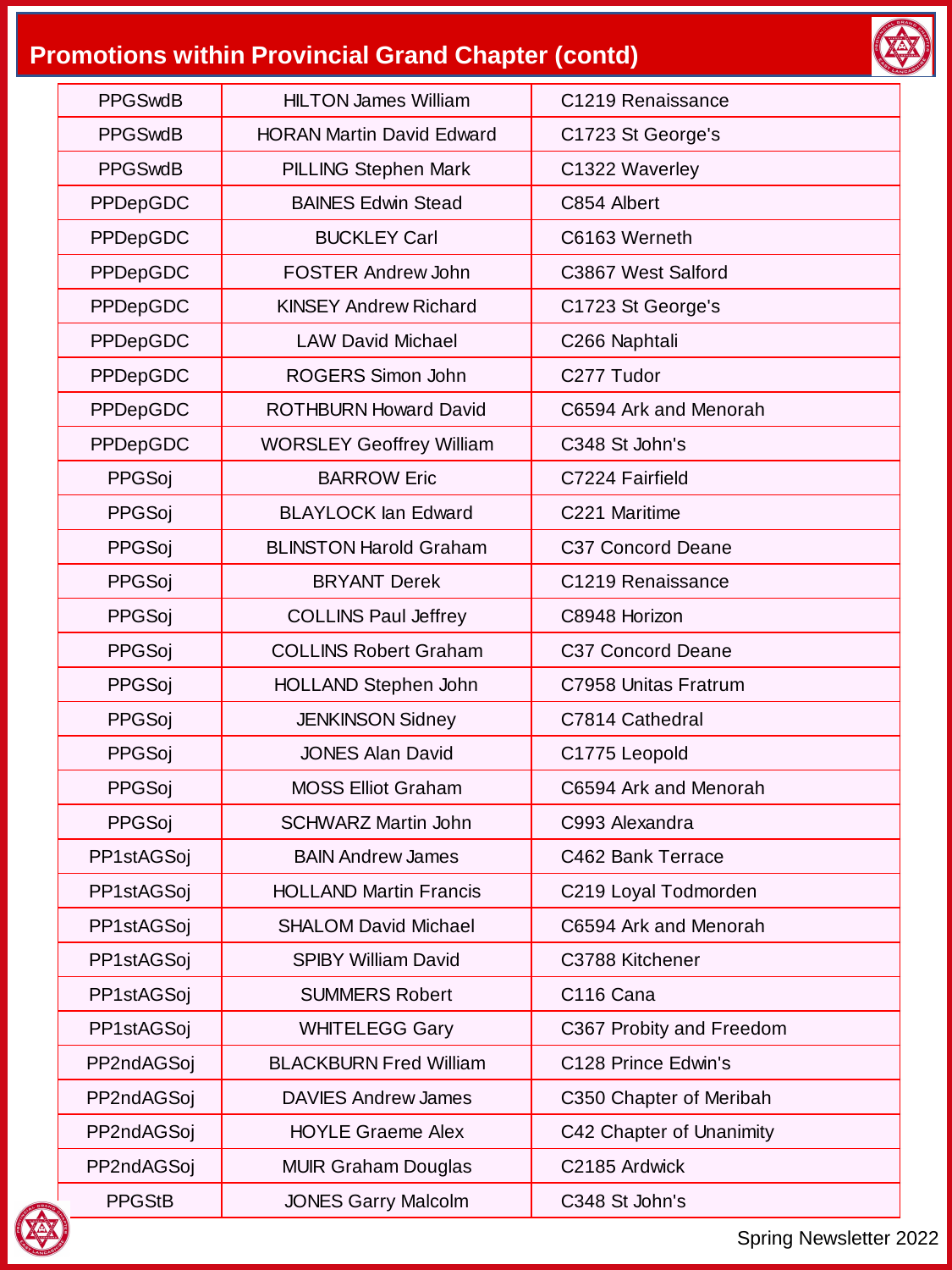

Every year we also see exceptional contribution to the work of Provincial Grand Chapter recognised by appointment to, and promotion within Supreme Grand Chapter. The following Companions have been so recognised this year:

# **Reappointments to Acting Rank**

EComp Dr Simon Archer – Deputy Grand Director of Ceremonies

## **New Appointments**

EComp David Hudson – Past Grand Standard Bearer

EComp Albert Kirk Mulhearn – Past Grand Standard Bearer

EComp Aubrey Oldham – Past Grand Standard Bearer

EComp Andrew Procter – Past Grand Standard Bearer

## **Promotions**

EComp John Whitfield – Past Assistant Grand Sojourner

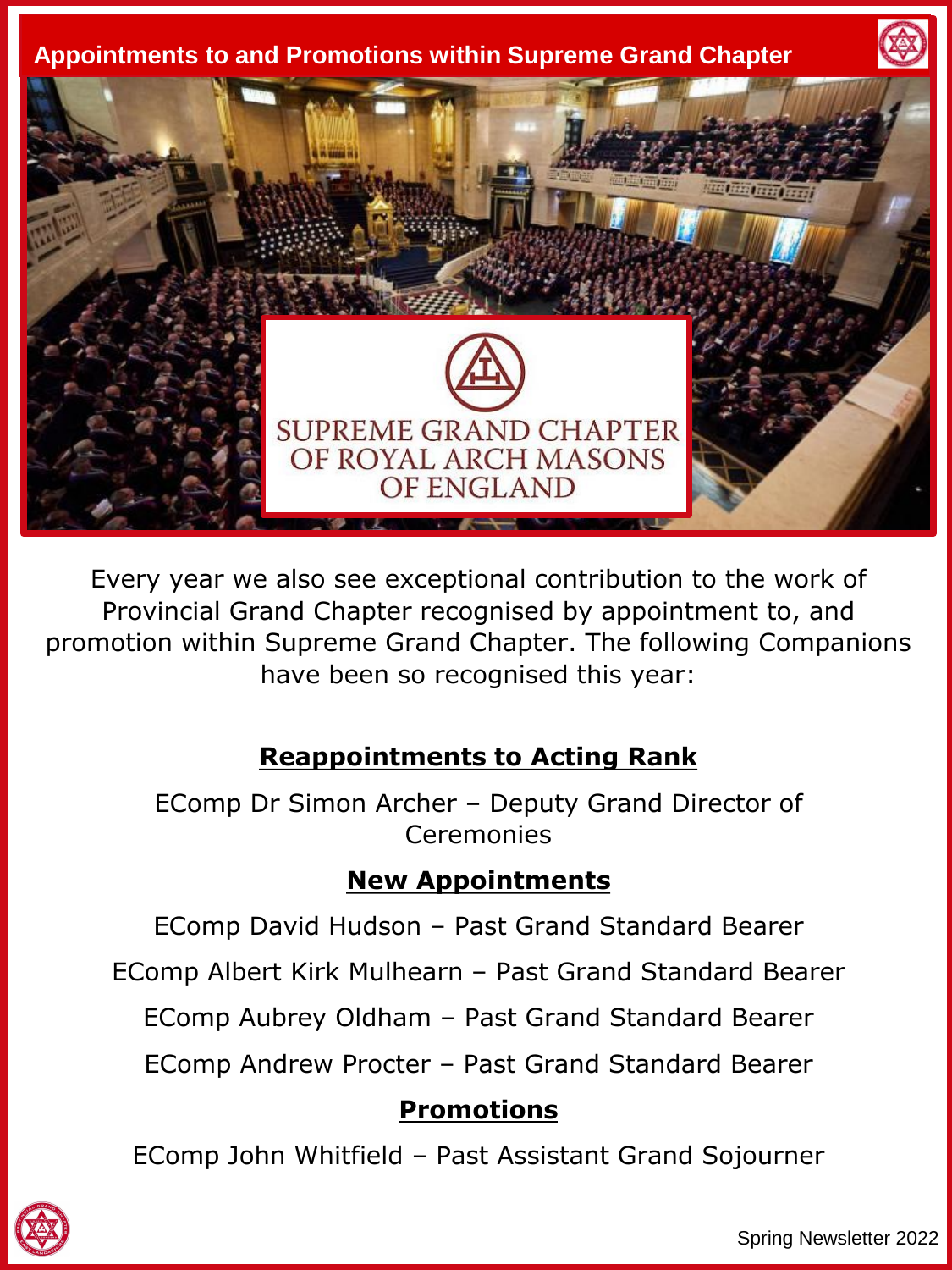

#### **Notable Royal Arch Anniversaries**

In every newsletter we publish a list of notable anniversaries of continuous membership of the Royal Arch. This newsletter covers those exalted between 2nd November and 1st April 10, 20, 30, 40 and 50 years ago. It includes the name and number of the Chapter into which they were exalted. *Congratulations to you all.*

| <b>Chapter Number and Name</b><br><b>Name</b> |                  |                               |  |
|-----------------------------------------------|------------------|-------------------------------|--|
|                                               | 10 years         |                               |  |
| Steven John Bane                              | C62              | Social                        |  |
| David Robert Burge                            | C <sub>219</sub> | Loyal Todmorden               |  |
| lan John Delaney                              | C7814            | Cathedral                     |  |
| <b>Ronald Charles Dempster</b>                | C4858            | Ashlar                        |  |
| <b>John Lees</b>                              | C277             | Tudor                         |  |
| Peter Graham Lockwood                         | C3787            | <b>Chapter of Remembrance</b> |  |
| <b>Bernard Charles Percy</b>                  | C <sub>277</sub> | Tudor                         |  |
| <b>Stuart Richard Tennant</b>                 | C268             | Union                         |  |
| <b>Stefan Urban</b>                           | C42              | <b>Chapter of Unanimity</b>   |  |
| David John Whittaker                          | C1775            | Leopold                       |  |
| lain Wilson                                   | C <sub>152</sub> | Chapter of Virtue             |  |
| Roy Woodcock                                  | C6531            | Darley                        |  |
| <b>Brian Worthington</b>                      | C2341            | Unity                         |  |
|                                               | 20 years         |                               |  |
| <b>Richard Riley</b>                          | C2702            | Hollingworth                  |  |
| lan Whitehead                                 | C3867            | <b>West Salford</b>           |  |
| <b>Adrian Russell Wild</b>                    | C2482            | Duchess of York               |  |
| Paul Jeffrey Collins                          | C8948            | Horizon                       |  |
| <b>Thomas Ross Turnbull</b>                   | C7814            | Cathedral                     |  |
| Peter William Dugdale                         | C3317            | <b>Ben Brierley</b>           |  |
| <b>Brian Davies</b>                           | C8798            | Pennine                       |  |
| Peter Alan Tweedale                           | C <sub>54</sub>  | Chapter of Hope               |  |
|                                               | 30 years         |                               |  |
| <b>Gordon McMillan</b>                        | C1775            | Leopold                       |  |
| <b>Peter Graham Hewitt</b>                    | C367             | Probity and Freedom           |  |
| <b>Kenneth Edward Olive</b>                   | C815             | <b>Blair</b>                  |  |
| James Augustine Strudwick                     | C999             | <b>Robert Burns</b>           |  |
| <b>Philip Granville Mountford</b>             | C128             | <b>Prince Edwin's</b>         |  |
| <b>Peter Blackhurst</b>                       | C350             | <b>Chapter of Meribah</b>     |  |
| John David Collier                            | C350             | <b>Chapter of Meribah</b>     |  |
| Arthur John Pearson                           | C8798            | Pennine                       |  |
| Anthony Edward Cleworth                       | C219             | Loyal Todmorden               |  |
| Michael Jeremy Hacking                        | C369             | Limestone Rock                |  |
| 40 years                                      |                  |                               |  |
| David Riley                                   | C462             | <b>Bank Terrace</b>           |  |
| <b>Frederick Ernest Plant</b>                 | C815             | <b>Blair</b>                  |  |
| 50 years                                      |                  |                               |  |
| Peter John Swain                              | C7042            | Hartshead                     |  |

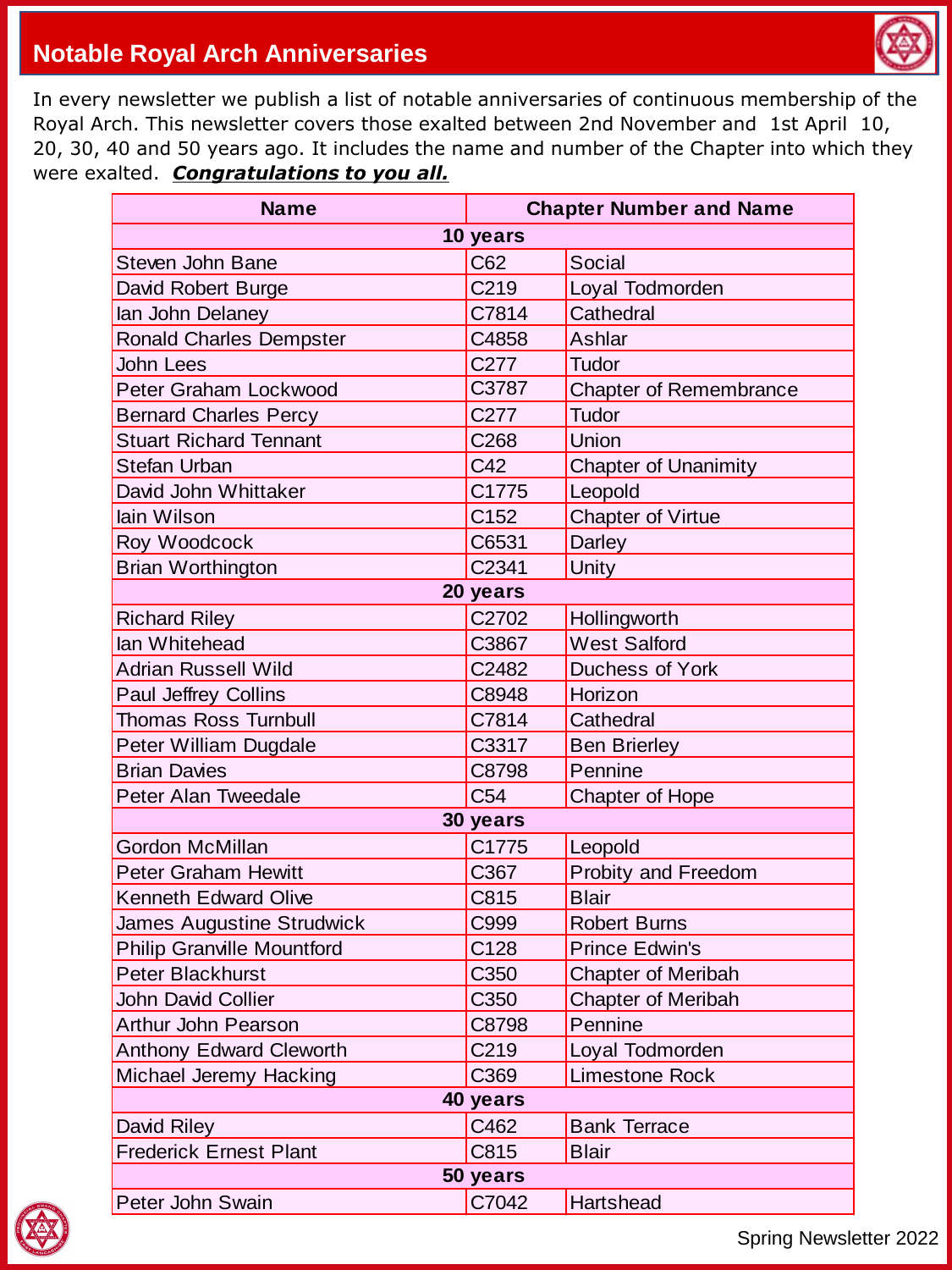### **Musings from the Editor**

I used to think there was a Chinese curse "May you live in interesting times", but it appears there is no such Chinese saying. It would seem to be apocryphal. The Quote Investigator website says that Joseph Chamberlain, father of Neville Chamberlain, set the hare running in 1898 with, "*I think that you will all agree that we are living in most interesting times. I never remember myself a time in which our history was so full, in which day by day brought us new objects of interest….*."



At the present time, I guess we could say much the same about Freemasonry in general and Royal Arch Freemasonry in East Lancashire in particular. To recap, in the last year or so the following major events have occurred:

- The Covid pandemic brought personal worry and loss, but now most of us seem to have the worst behind us and are sanguine for the future.
- Having led us very successfully for 10 years and guided us through the Covid pandemic, Sir David Trippier reached the end of his patent and retired as Provincial Grand Master and Most Excellent Grand Superintendent in November last year.
- After 4-5 months where Craft Freemasonry in the Province was in the charge of the Deputy Provincial Grand Master, and the Royal Arch, the Deputy Grand Superintendent, and subsequently the 2<sup>nd</sup> Provincial Grand Principal, we have just witnessed the installation of Robert Frankl as Provincial Grand Master and Most Excellent Grand Superintendent.
- We are also coming to terms with the fallout of Covid on our Chapters and Halls, our friends and our self-confidence.
- Lastly, at least in this list, we are in the early stages of a 5 year Festival, having witnessed the importance of Festival ourselves in the recent past. The income helped us respond to the effects of Covid, and working together as a nationwide fraternal and caring organisation, we donated £50,000 to support the British Red Cross in Ukraine just days after Russia's invasion and have since donated much more.

We now have the opportunity to learn, regroup and approach the future with positivity and renewed endeavour. When I first joined Freemasonry (I was initiated into Manchester Dramatic Lodge), one of our older masons was a Scot and a member of a prestigious Scottish Lodge which could trace its origins back (he said) to the beginnings of [Freemasonry in Scotland http://www.cedarcitylodge.org/books/Freemasonry%20-](http://www.cedarcitylodge.org/books/Freemasonry%20-%20Vol2No04..Mother%20Kilwinning%20No.%200%20(11%20pgs).pdf) %20Vol2No04..Mother%20Kilwinning%20No.%200%20(11%20pgs).pdf

He also claimed the Lodge minutes recorded a Calling Off for the battle of Bannockburn! History may suggest an element of "truth economics" in that story.

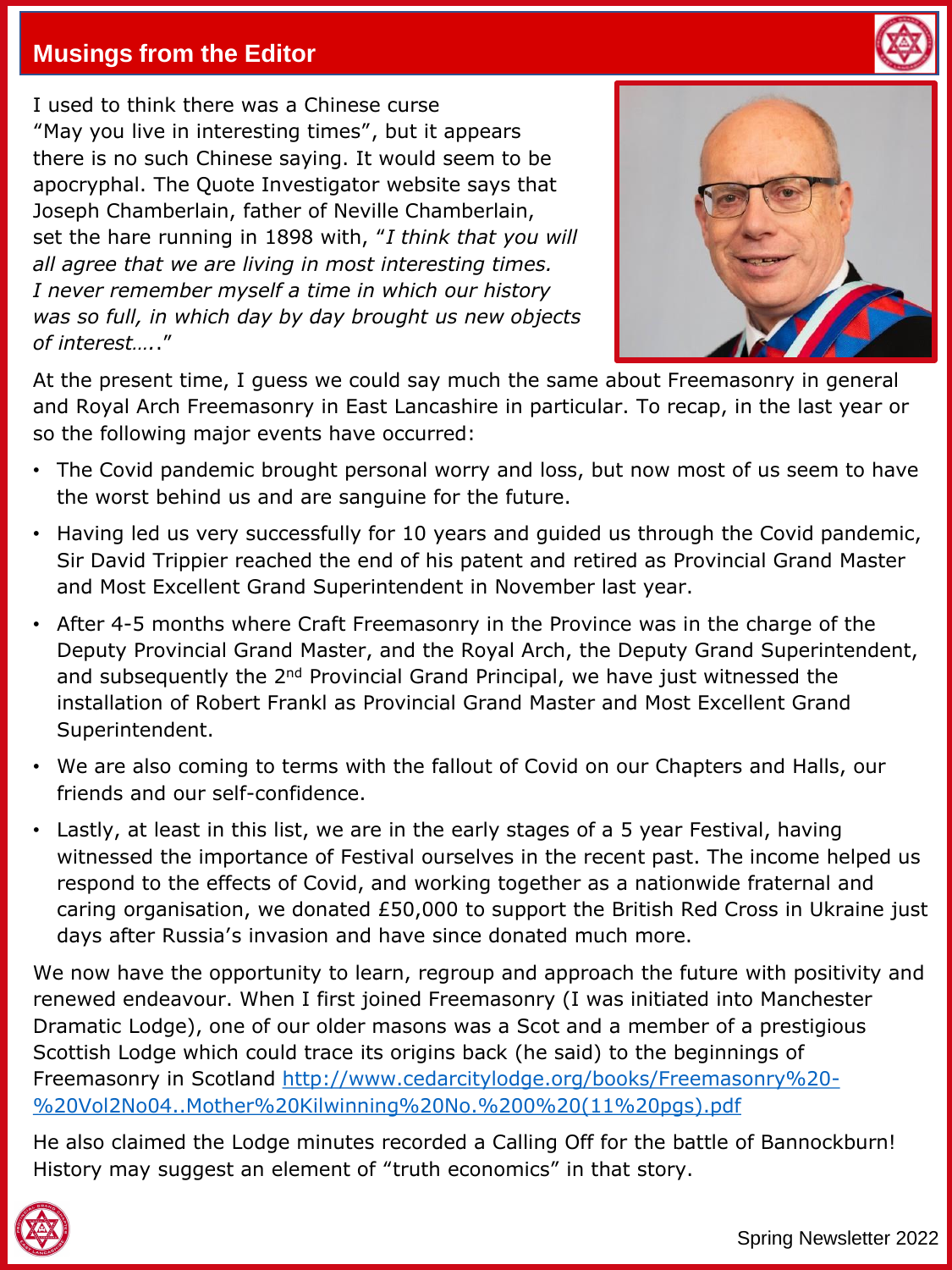That aside, it doesn't take much to scan minutes of appropriate Lodges and Chapters and identify the past effects of war, illness and catastrophe on Freemasonry. Manchester Dramatic Lodge, for instance, documented substantial changes in membership during the Boer and 1st World Wars and a major decline in membership with the introduction of the cinema (its in the name)!

I have a perspective on Royal Arch Freemasonry in East Lancs as APGP for Manchester and Salford and I hear about the rest of the Province from my fellow APGPs. We are emerging from the travails of the past 2 years strong and active. We look different, that is inevitable. We have lost Chapters, there are 2 in Manchester I know of, and you will know of others across the Province. At the same time, I know of two new Chapters that have formed in Salford, and East Lancs Royal Arch Freemasonry has spread internationally through Friendship 44, and Internet 9659. Change is nothing new, dynamism is embedded in Freemasonry's history.

What is less immediately visible, is that since the end of lockdown there have been many exaltations across the Province, 14 on "my patch" alone. It is worth noting that those 14 new Companions are more than the joint active membership of the two Chapters that closed. I also sense a real excitement amongst men for Freemasonry. We can speculate as to the origins of this resurgence, but something deep down makes me believe that this is, at least in part, a response to the relative isolation of lockdown and the somewhat inhospitable "social" media-driven society we live in. Contrast this with the friendship and camaraderie Freemasonry offers, in reality, and in its "truly social" media presence. What I have found interesting is that amongst many "new" masons with whom I have communicated there is a profound interest in the social and moral beliefs that have underpinned Freemasonry for more than 300 years. This has included a real desire to understand the "Completion of Ancient Freemasonry" represented by the Royal Arch, which bodes well for our Order.

The Royal Arch has a life of its own, but it also requires direction and guidance. It is into this role that our new Most Excellent Grand Superintendent steps. As you can see from "An Update on the Royal Arch Officers" in this newsletter there is also a new Deputy Grand Superintendent, 2nd Provincial Grand Principal and two APGPs (see the latter's' contributions later in the Newsletter). These aren't fly-by-night characters, but men steeped in the Royal Arch. The Royal Arch is in good hands!

How will the Royal Arch be changed following the installation of our new Most Excellent Grand Superintendent? He is sure to have a vision from which we will benefit.

Before his elevation, the Most Excellent Grand Superintendent was APGM in Salford and, as his APGP, I worked with him extensively during lockdown. Extrapolating from those experiences, I am certain his vision for East Lancashire Royal Arch Freemasonry will be underpinned by the very best of those Masonic tennets and principles that have stood the test of time, and will be well-considered, produced only after wide consultation, tailored for our Province, forward looking, and deliverable.

Interesting times indeed! So, in best journalistic style "watch this space".

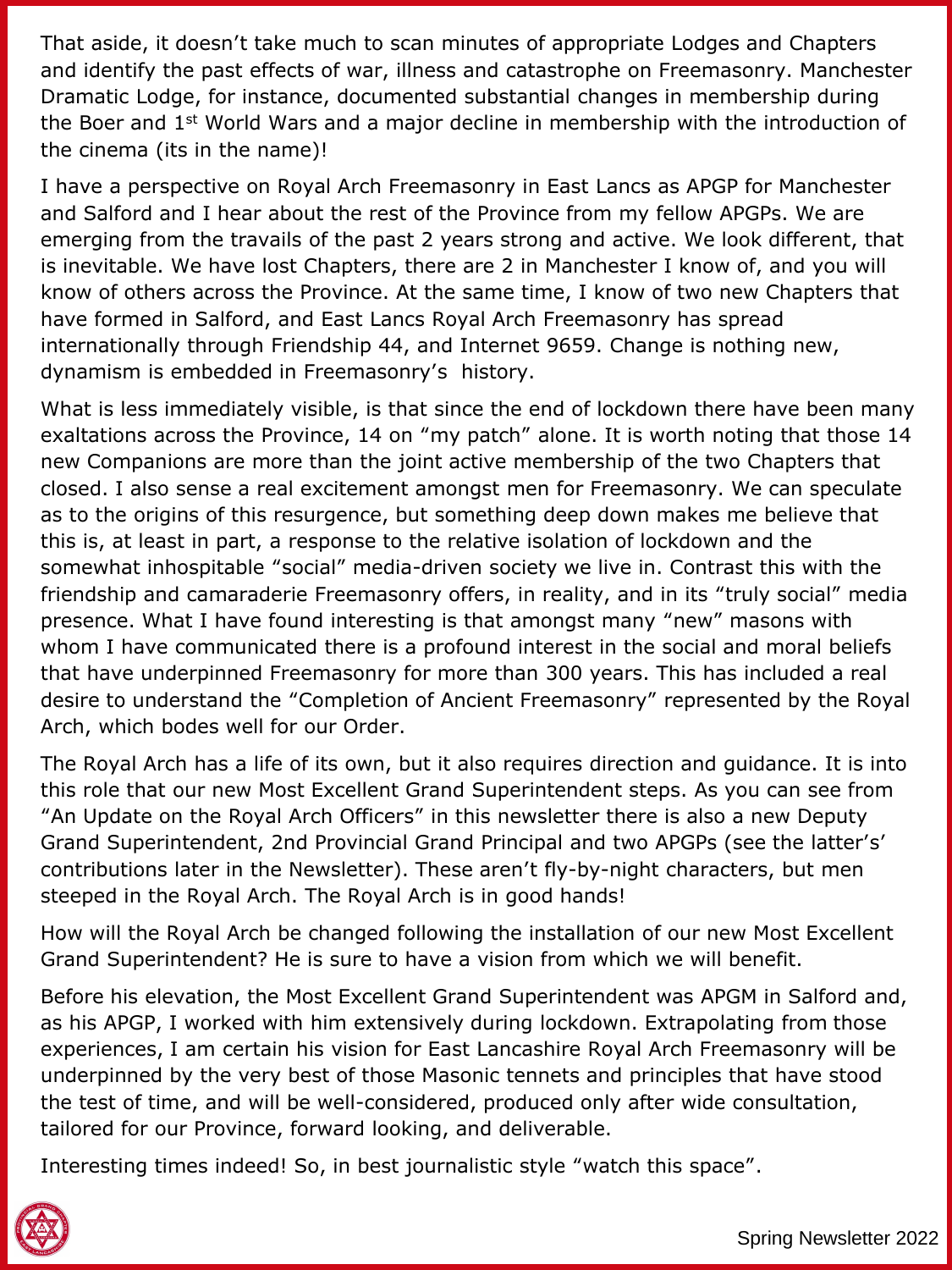### **The 2026 Festival**



This will be a topic that concentrates our minds for some time to come. Recent experience shows the need for Festival. The strap line for our festival reflects that experience:

#### "*Brethren and companions – it is now our opportunity to give something back!*"

This was part of the key message from VWBro John Farrington as Deputy Provincial Grand Master in Charge.

*The East Lancashire 2026 Festival will now be the central focus of this Province for the next five years, and I am certain that our events and fundraising activities will bring us closer together; we will work hard, enjoy ourselves, involve our families and have fun. But above all, we must never forget the personal stories of all those people our funds are helping. The Provincial Rulers, Appeal Committee and District Teams will unite to make it work, but none of this will be possible without your support and that of the brethren and companions of this great Province and their families.*

*The most effective way of raising funds is through regular payment promises and the sooner we can encourage brethren to 'sign up' and support, the more chance we have of working towards the Provincial target – which I have set at £2.4 million. The average donation we are asking for is £10 per month for the five years of fundraising. Some will be able to give more, some less, and I would not ask anyone to consider giving any sum unless it is totally affordable. There will be many messages, but what sits solidly in my mind, is that during the 2019/20 financial year, the Masonic Charitable Foundation (MCF, the Freemasons' charity) spent almost £650,000 supporting East Lancashire Freemasons and their dependents who were in need. This also included providing support to local charities in East Lancashire, and COVID-19-related work within the Province, such as looking after young carers, the homeless, victims of domestic abuse, those suffering with poor mental health and providing food and PPE where it was needed. My sincere wish is that each of us, in our own way, will offer our*  full support to the Festival and continue to demonstrate that great virtue which is the *distinguishing characteristic of a Freemason's heart.* 

And this is complimented by a message from EComp Martin Roche, for the Royal Arch

*This Festival is just as important for the Holy Royal Arch as it is for the Craft. The generosity of our companions and their commitment to charity is well established. I know that the companions of East Lancashire will commit to supporting the Festival, and do all that we can to ensure it is a success and something for all of us to be proud of.*

There is a great deal more that can be found on the Provincial website at [https://www.eastlancashirefreemasons.org/wp-content/uploads/2021/11/East-lancashire](https://www.eastlancashirefreemasons.org/wp-content/uploads/2021/11/East-lancashire-launch-brochure_Version-2_V1-SC.pdf)launch-brochure\_Version-2\_V1-SC.pdf

The Province recognises that most masons will make individual contributions to the Festival independently or through their Lodges. For the Royal Arch they have asked that Companions donate as Chapters. A series of honorifics have been set to acknowledge and celebrate Chapter financial achievements. Certificates will be awarded to Chapters that donate or promise to donate at the following level: Vice Patron - £750, Patron - £1,500, Grand Patron - £2,250. Remember – "*The festival is now our opportunity to give something back!*"



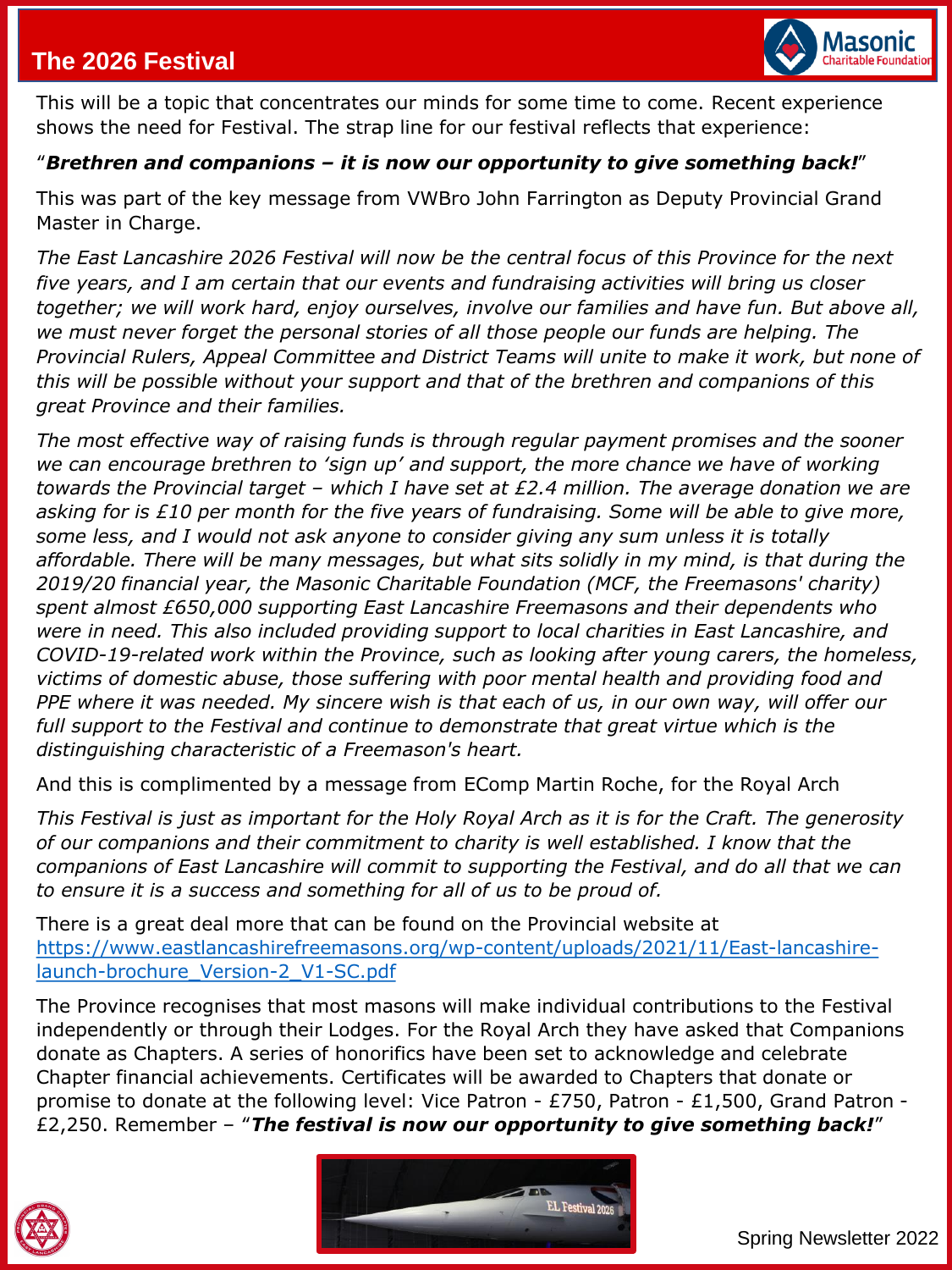### **Some early thoughts from our two newest APGPs**

#### **From EComp Peter Faulkner, Western Area**

Companions all, firstly can I express my sincere thanks to EComp Kirk Mulhearn for his sterling work as our Western Area APGP for three years or so.

The Royal Arch in Western Area is covered by EComp Steven Holcroft (Bolton District) and EComp Andrew Kinsey (Bury District) as RADO's (Royal Arch District Officers) and myself as APGP.

Steven and Andrew work with Craft Lodges supporting them and their Lodge RA Reps., and 'seeking out' master masons who would like to become Royal Arch Freemasons.



In addition we all support our Chapters by offering a wealth of experience in the Royal Arch to help you as a member and your Chapter succeed.

The last two years have been very challenging, both in our private lives and indeed hobbies, Freemasonry in this case, with hugely differing consequences. As we now return to more normal lives the opportunity to revisit our friendships and Royal Arch connections becomes available, I can see that many chapters are vibrant with new Exalatees and indeed joining members – great to see, very encouraging. Individually Beauty Chapter at Radcliffe have moved to a daytime meeting, Euclid Chapter at Bolton is looking to hold its intermediate meeting at Radcliffe, following the closure of the Farnworth Hall, but both are keen to take different opportunities up. Sadly Papyrean Chapter has closed but early indications are that their members are re-joining elsewhere.

St George's Chapter at Bolton is hosting a Learning & Development presentation at its 6th May meeting. We do hope you will support and experience a different Hall, different menu and see the newly refurbished bar area and main room. Early plans are also being made for a 'Passing of the Veils Ceremony' presentation in the Area during 2023, again something different, engaging and offering some learning as well.

We are keen to support you, that can be by assisting with different styles or content of your Chapter meetings, marking celebratory events, I'm thinking here of where you might have a longstanding Companion who may not qualify for a 50th or beyond but worthy of marking his membership by a special – 'thank-you' for his service.

Please don't simply have a business meeting but include a short presentation on a topic of Masonic interest, internal or external, all can be arranged, lots of material exists.

But overall have fun, laugh at our idiosyncrasies, enjoy the friendships and carry out the ritual with sincerity.

Steven, Andrew and myself would be pleased to assist just call or email.

EComp Peter Faulkner APGP Western Area eMail western.apgp@mail.com M 07709194646



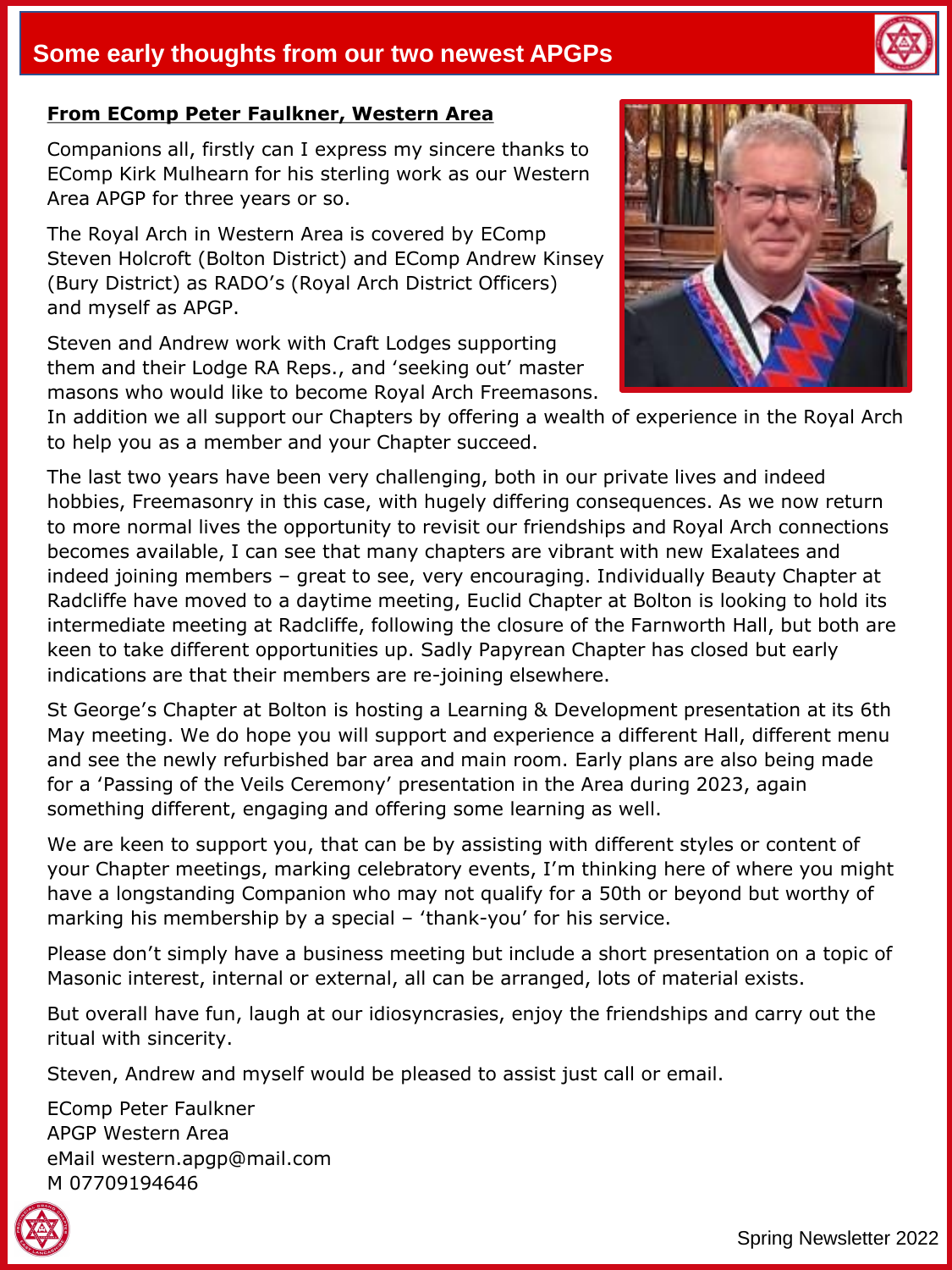#### *From EComp Steve Boyle, Eastern Area*

I will officially take over as APGP for Eastern area At Provincial Grand Chapter on the 29th of March, I am really looking forward to taking on the role. Most of the Companions in the area will already know me from my previous roles as a DC in both the Royal Arch and the Mark degree. I was the noisy one.

It will be my intention to get round to all the Chapters as soon as possible and introduce myself.



Of the 13 Chapters in Eastern Area some have really good membership numbers, and some are on the low side. So, I will also be asking the RADO's (Rochdale, EComp Andrew Evans and Oldham, EComp Christopher Cunnliffe) to visit all the Lodges in our Area, to promote the Royal Arch and try to support those Chapters that would like to see their membership increased.

This will build on the excellent work the RADO's have already been doing, but our return to more normal times, and a resurgence in Freemasonry offers new opportunities.

The Royal Arch is the completion of Ancient Freemasonry, and colourful and happy order, a message we need to get across to ensure those who wish can get even more out of their Masonry.

Key to our success is giving the Royal Arch Representatives in every Lodge the support and advice they need to promote the virtues and values of the Royal Arch in their Lodges.

Let's make our Freemasonry enjoyable especially the Royal Arch. No two Chapters are the same, they all have their own unique personalities driven by the companions.

Let us keep our meetings interesting and enjoyable, if the Chapters don't have a ceremony then we should select a short paper from Solomons Nuggets.

I must go now, I have many shirts to iron (yes I do all my own ironing)

#### **A bit of light-heartedness**



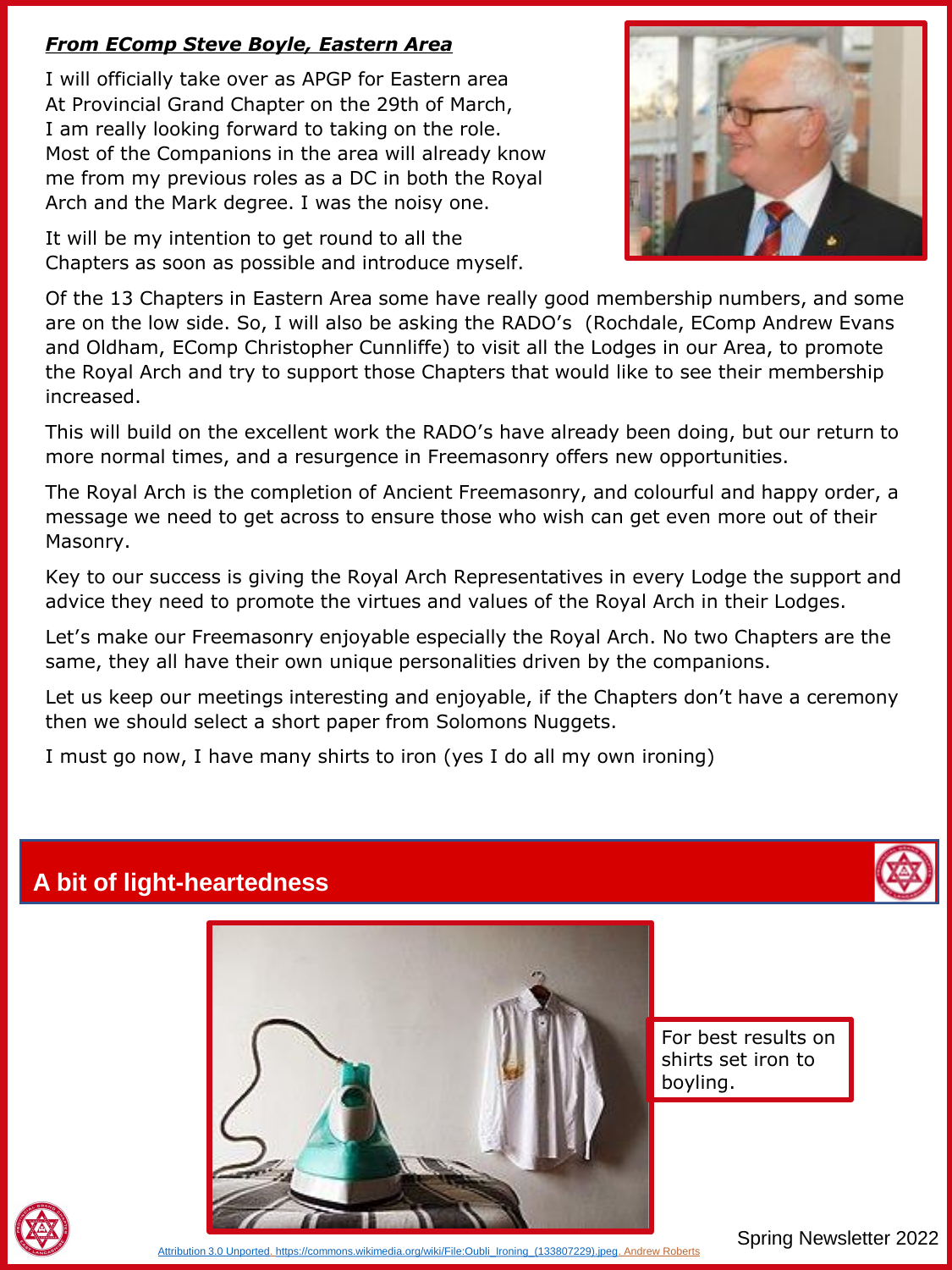## **A bit of light-heartedness (cntd)**





So what to do if your ritual doesn't come back to you immediately?:

Step 1:



Step 2: If that doesn't work I recommend falling back on the fact that Royal Arch ritual differs from Chapter to Chapter. So you need to play on that. Tell the assembled:

*Our Chapter is in the vanguard of making Royal Arch ritual more understandable*. *Thus*  (thus always goes down well in ritual) *the Exaltation Ceremony in our Chapter has gone minimalist and the newly adopted explanation to Exaltees is now: 3 guys, one of whom is you, walked from Babylon to Jerusalem, got jobs as navvies 'cos that was all that was left, found this hole under the old temple, forgot to bring a torch so had to wait till midday when by the light of the sun saw some really important stuff they can only tell you about in a corner in a whisper. If they got it right they hope to join the club, but understand that may not be possible if there are more than 69 members already.* 

*Just one word of caution, this tactic may not work if EComp Harvey Basger is present!*